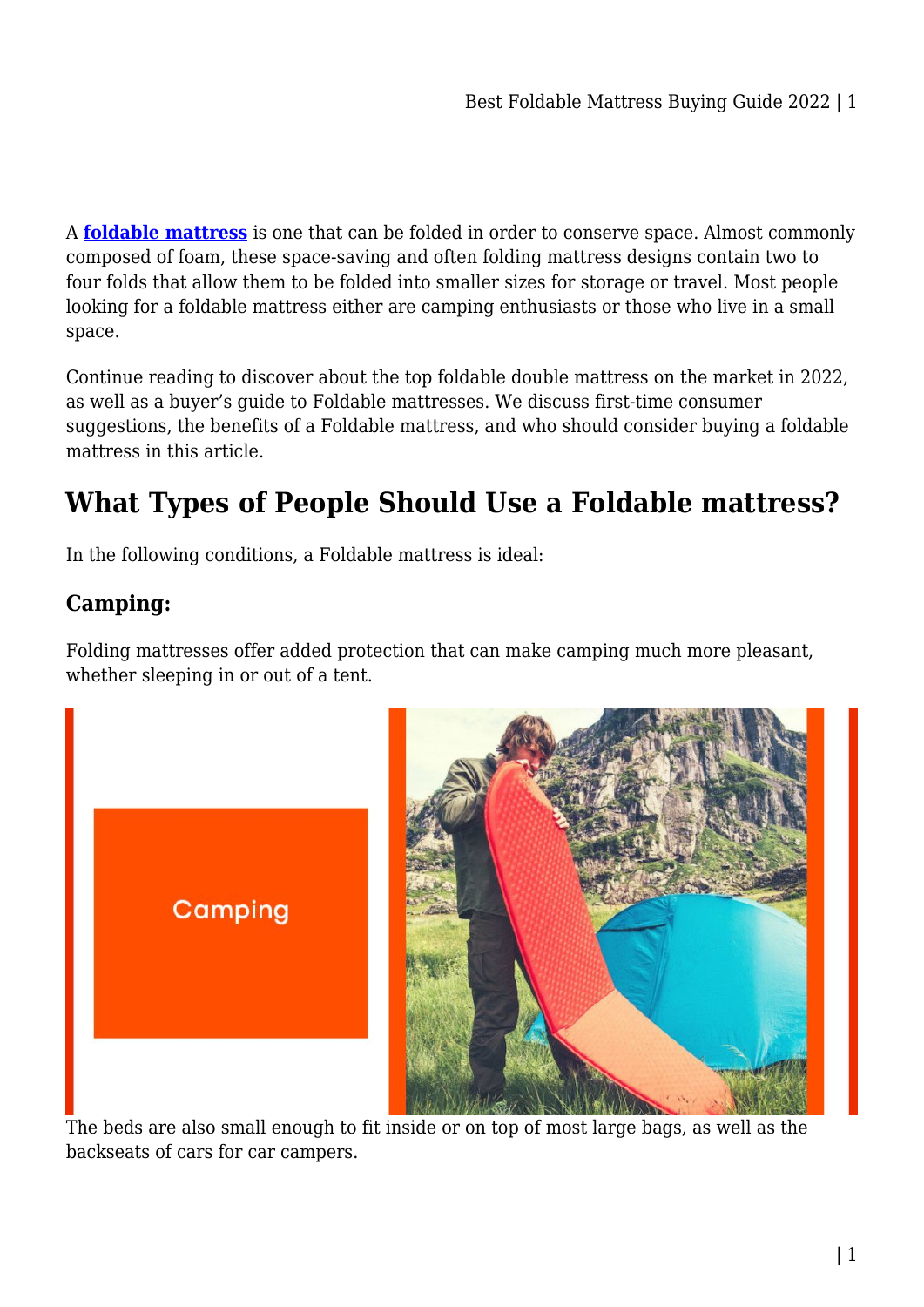## **Travel:**

Travellers who prefer not to sleep in a hotel may find a Foldable mattress beneficial.

## **Bedding for Guests:**

While some guests enjoy the comfort of a traditional mattress, **[foldable double mattress](https://mattressoffers.com.au/mattresses/double/giselle-bedding-double-size-folding-foam-mattress-portable-bed-mat-velvet-dark-grey/)** are a cost-effective option to accommodate overnight guests in guest rooms or other areas of the house.

## **Sleepovers for Kids:**

Foldable mattresses are appropriate for children of all ages and can also be used as play mats for very young children.



For children's bedding, models with washable covers are preferred.

# **Foldable Mattresses: Common Designs and Characteristics**

Any folding mattress that can be folded to conserve space is referred to as a '**[Foldable](https://mattressoffers.com.au/mattress/foldable-mattress/)**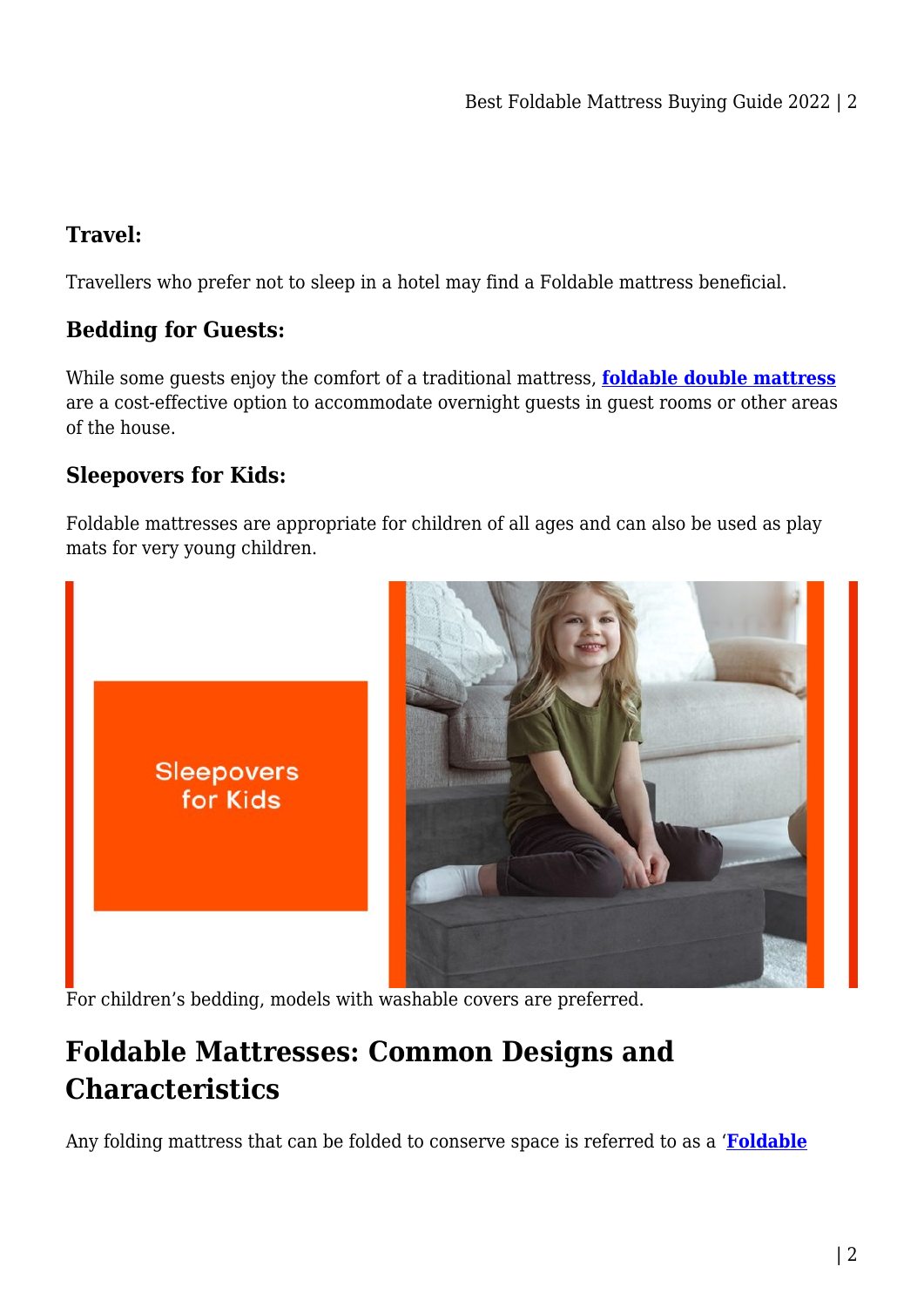**[mattress](https://mattressoffers.com.au/mattress/foldable-mattress/)**.' The majority of folding mattresses have two, three, or even four folds. Furthermore, most include the following characteristics:

#### **Composition of Materials**

Foam is almost always used in folding mattresses. As a result, they are lighter and easier to store. Individual layers of viscolatex, a hybrid material comprised of memory foam and latex, are used in a small number of folding mattresses.



Some people buy air mattresses for camping as an alternative to folding mattresses because they are lighter and easier to store and transport. As far as Foldable mattress types go, innersprings and hybrids are practically non-existent.

In folding mattresses, two types of foam are commonly used, and some versions include both:

Polyurethane foam, or polyfoam, is a substance that can also be found in conventional mattresses. Although it is not very comfy or long-lasting, polyfoam folding mattresses are inexpensive.

Memory foam, also known as viscoelastic polyurethane foam, is designed to soften when exposed to body heat and then return to its original shape when it cools. Memory foam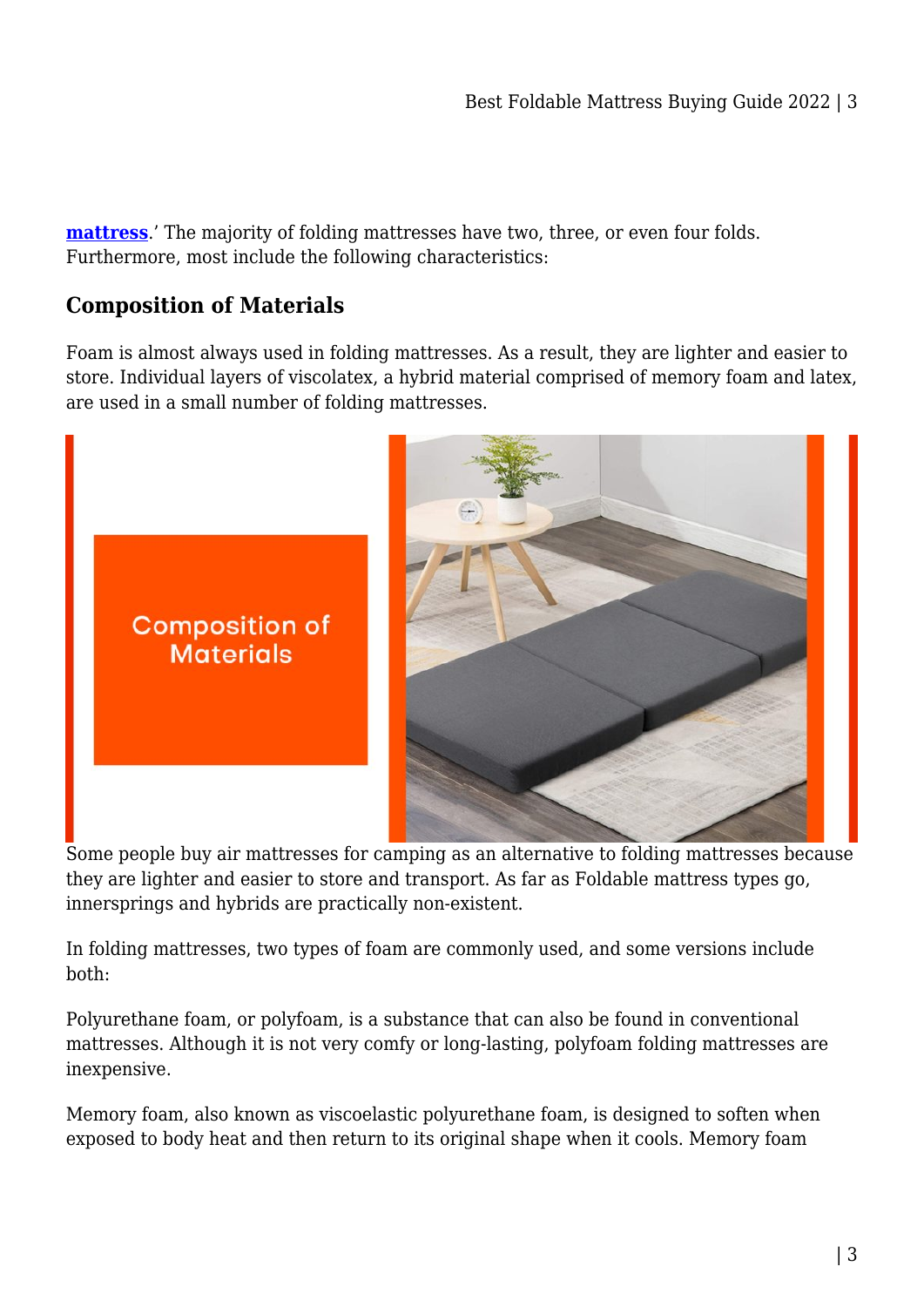adheres to the body more closely than polyfoam, and it relieves pain and pressure points better. Memory foam folding mattresses are often more expensive than all-polyfoam variants, but some do have polyfoam base layers.

Memory foam and polyfoam have one thing in common: they both retain body heat. Because these materials absorb body heat, the mattress sleeps hotter than typical mattress materials. This could be bothersome for folks who sleep warmly naturally.

## **Cover**

The majority of Foldable mattresses have a protective cover that protects the bed from moisture. The cover is normally machine washable and removable, with a zipper for simple on/off. However, other versions have sewn-on covers that cannot be removed.

People who wish to use their **[Inflatable mattress](https://mattressoffers.com.au/inflatable-mattress/)** for outdoor activities such as camping should pay special attention to the cover material. For these purposes, waterproof, antimicrobial covers that protect against dust mites and other allergies are recommended. Some covers also include 'non-slip' padding on the bottom to keep the mattress from sliding around on the ground.

The majority of Inflatable mattress covers are made of polyester. However, some newer models have bamboo rayon covers.

## **Height**

A folding mattress's height, or thickness, is usually less than that of a traditional mattress. Thicker folding mattresses are more comfortable for most people than thinner variants.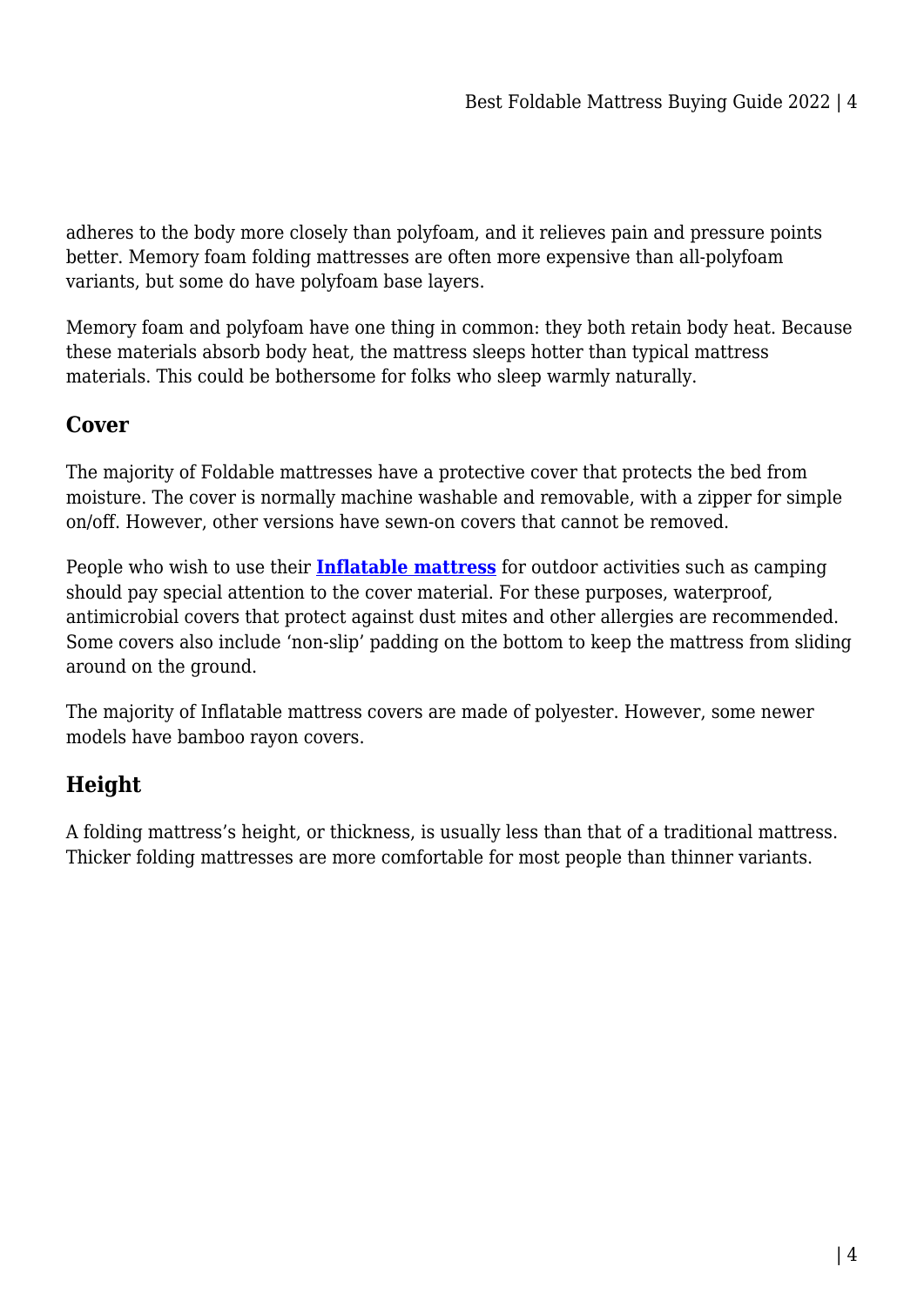

Thinner mattresses are often lighter and easier to move and store, so portability is another factor to consider.

outdoor mattress thickness varies by brand and type, but most are three inches (3′′) to eight inches (8′′) thick.

## **Sizing**

When it comes to storage and transit, an outdoor mattress length and width should be considered in addition to its thickness. The sizing parameters for **[folding mattress](https://mattressdiscount.com.au/mattress/foldable-mattress/)** are the same as for normal mattresses, but some models may only be available in particular sizes (such as Twin, Full, and Queen). Some folding variants are also available in smaller, specialized sizes.

## **Firmness**

Most outdoor mattress are classified as 'Medium Firm' or 'Firm' due to their low profile. For those who like softer bedding surfaces, this could be a problem. A mattress topper, a single layer of cushioning that lays on the sleep surface, is one possible solution. Toppers are often used to soften the mattress, while some can be used to firmen the mattress if it is excessively soft.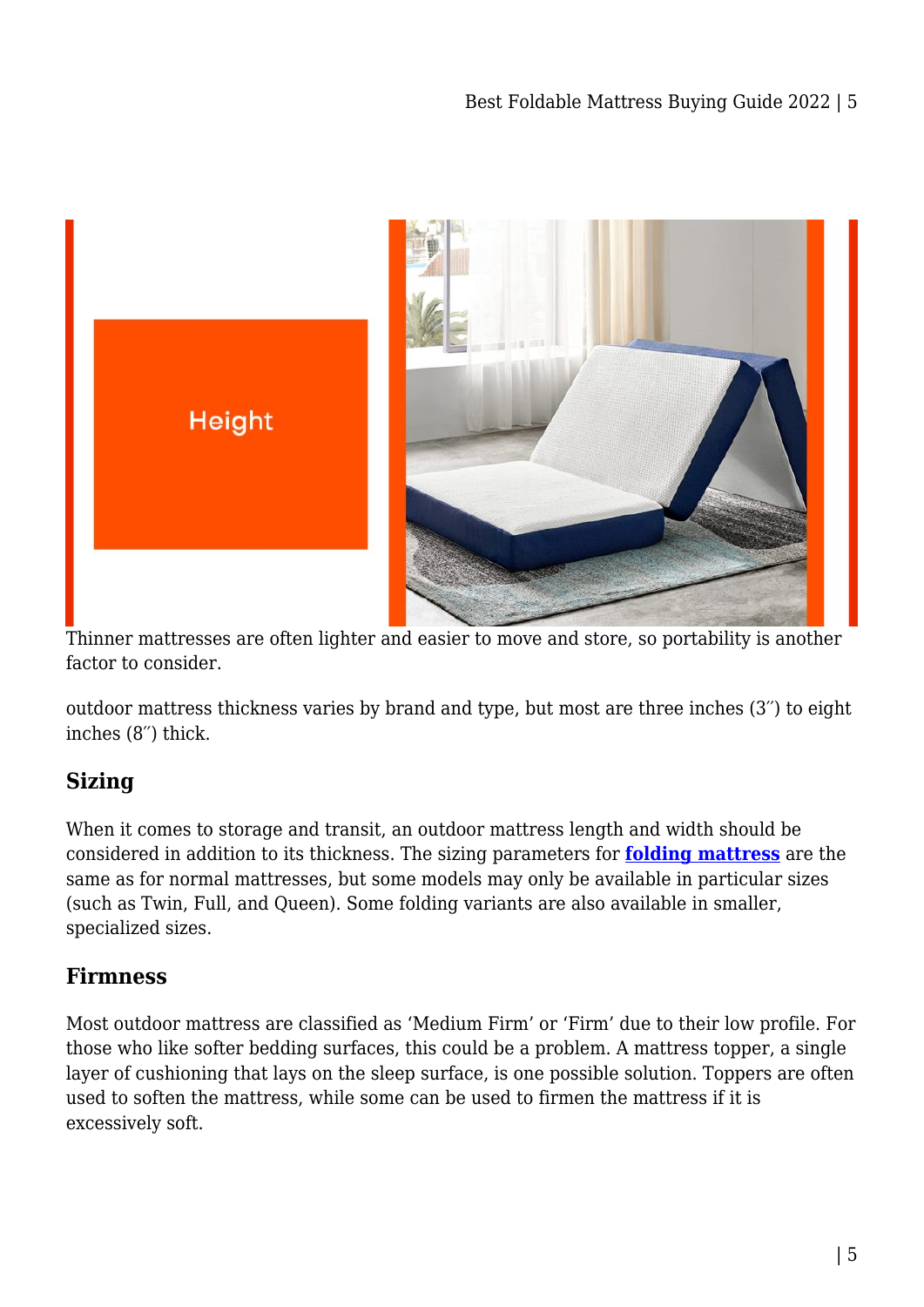# **Considerations for Buyers of Folding Mattresses**

### **What is your budget for a Foldable Mattress?**

While some folding beds are more expensive, the majority of models are less expensive. So revise your budget for the mattress.

## **What is the number of folds on the Mattress?**

The amount of folds is a matter of personal taste.

What is the number of folds on the Mattress?



Some people enjoy the flatter, more equal feel of bi-fold mattresses, while others love the extra divot in the resting exterior of tri-fold or four-fold mattresses.

#### **What is the mattress's Thickness?**

As a general rule, the thicker the mattress, the softer and more pleasant it will be to sleep on. Thinner mattresses, on the other hand, are usually lighter and easier to travel and store.

## **When the mattress is folded up, what are the Dimensions?**

This is necessary for selecting how the mattress will be stored purchased using mattress